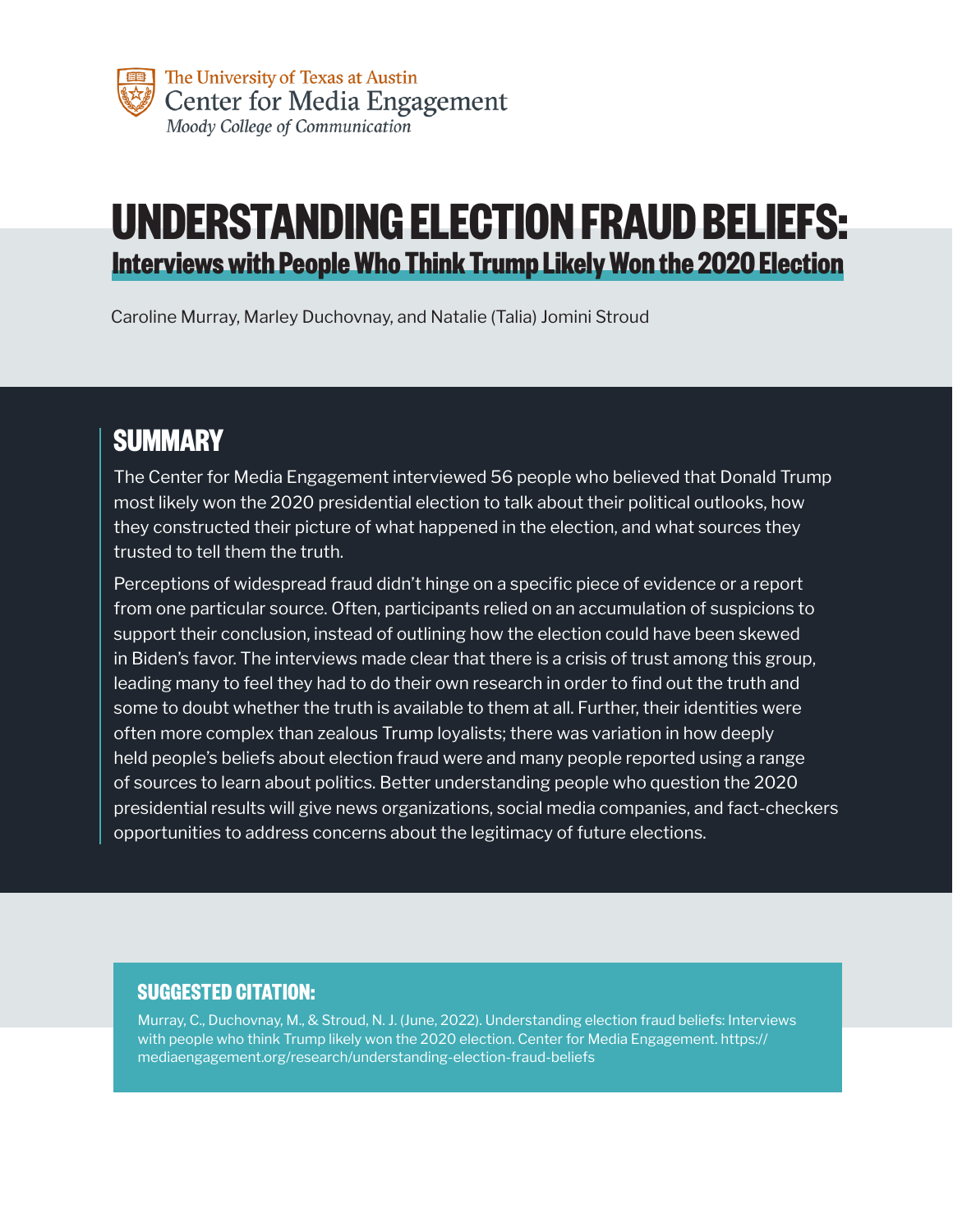# **KEY FINDINGS**

- Many participants had a list of suspicions that led them to question the result of the 2020 presidential election, several of which reflected the unique circumstances in 2020.
- Participants did not indicate that they were in tightly sealed, right-wing echo chambers. Many mentioned using mainstream national news sources, watching local media, and tuning in to television broadcasts on election night.
- The majority of participants did not seem to subscribe to multiple conspiracy theories.
- Participants trusted unedited video content, personal experience, and their own research and judgment more than social media and news organizations.
- Yet many participants felt that they could not trust any news source, politician, or other entity to tell them the full truth. Some even questioned whether the truth about the election's legitimacy is attainable at all.

### **FULL FINDINGS**

This report provides insight into the beliefs and media habits of those who question the legitimacy of the 2020 presidential election results. Its purpose is not to fact-check the statements made by the people who shared their views with us; numerous other sources have done this work, such as this review of election fraud claims from the Associated [Press](https://apnews.com/article/voter-fraud-election-2020-joe-biden-donald-trump-7fcb6f134e528fee8237c7601db3328f) which did not find support for the claim of widespread election fraud. However, more than [half](https://apnews.com/article/joe-biden-donald-trump-capitol-siege-coronavirus-pandemic-elections-79599e3eef68732134c94375a26897f7) of Republican voters still believe that Donald Trump won the 2020 election. We hope these interviews can help us learn more about this group and their views in order to inform newsrooms, researchers, and technology companies. Note that we use pseudonyms throughout this report, a standard practice in this type of research.

### **HOW PARTICIPANTS SUPPORTED THEIR ELECTION FRAUD CLAIMS**

We examined how participants justified their ideas about the election's lack of integrity and found that the unique circumstances in 2020, particularly the pandemic, increased susceptibility to fraud claims. The four most common points that people shared were concerns about the increase in mail-in ballots due to the pandemic, their feeling that Trump was under attack from the government and the media, the contrast between Biden's smaller rally sizes and record-breaking voter turnout, and the way in which some swing states shifted to Biden as votes were reported. These factors aroused a sense in participants that something about the election was fishy, a sense they held onto even in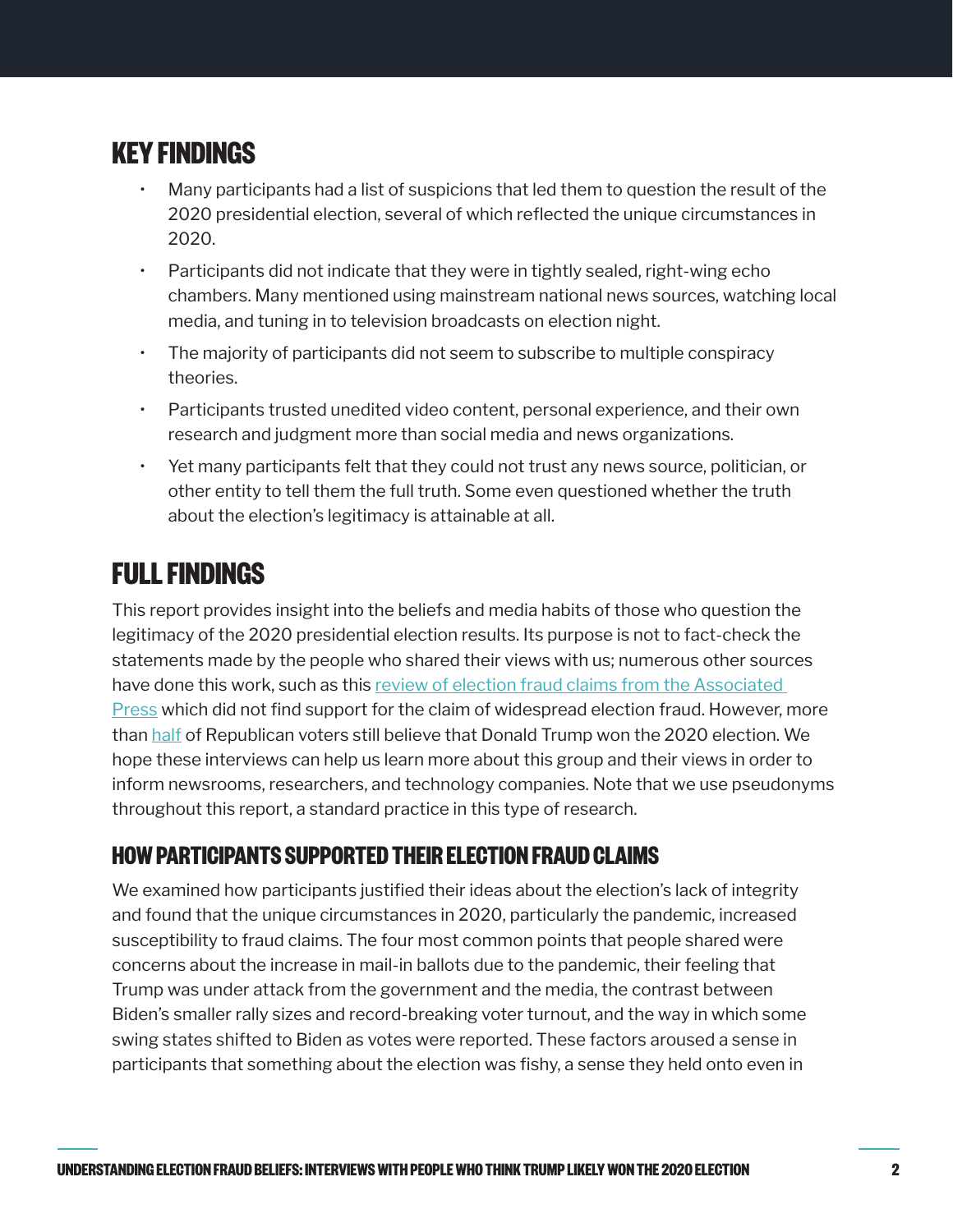moments of doubt about the strength of their conclusions. In this section, we elaborate on the four most common points and describe how people viewed the burden of proof for their claims.

#### **The COVID-19 Pandemic and Changes in Voting Rules**

The pandemic created an environment of uncertainty for participants particularly as some states changed election rules to accommodate safety concerns related to voting. "I don't think I had any fears until I started hearing about the mail-in ballots and all the fraud that people were claiming was going on. Just because with COVID going on at the same time, just part of me in the back of my mind thought: is this a ploy to try to make sure that they get more votes for Biden, by using COVID as an excuse?" Mary, 33, shared. Tyrone, 65, cited COVID-19 as the primary reason for his concerns about the election: "I think it was rigged because of COVID. I think there were just too many lax things going on because of COVID, whether it was not enough staff in the polling offices, whether it was just – we've never really rolled out mail-in ballots like we did. Who knows who voted?"

Like Tyrone, many participants perceived the voting process as almost lawless or a freefor-all. "You have literally millions of ballots going out. They're going out like candy. They're going out at random. It doesn't surprise me at all they got some counties where they had more votes than registered voters. You have an incredible opportunity for fraud and some places they actually used that opportunity," said Elizabeth, 70. An extreme distrust of mail-in ballots in particular was common among participants. Lucy, 37, shared: "I feel like specifically the whole stay at home, don't die from COVID, everyone should do their mail-in vote somehow opened the door for whatever malicious practice you can do, whether or not that was the idea or the intent."

A smaller, yet notable, number of participants pointed to a more long-standing, but related, concern: the strength of voter ID laws. "I believe, in order for you to vote, whether you vote absentee or whether you vote on the day of the election, you should be presenting a valid ID, they should check that against the voter registrar, determine that you are exactly who you said you are, and that you are registered to vote and one man, one vote, one woman, one vote, whatever, that's the way it should be. It's completely susceptible to fraud. I mean, these things could be coming from anywhere," said Ozzy, 55.

#### **Perceptions that Trump was Under Attack**

Participants' perception that Donald Trump had been harassed by the media and government officials throughout his presidency fed their ideas about voter fraud. Interviewees felt that Trump was so reviled that actors on the left would go to extreme and illegal lengths to see that he was out of office. "The Democrats said there was no way they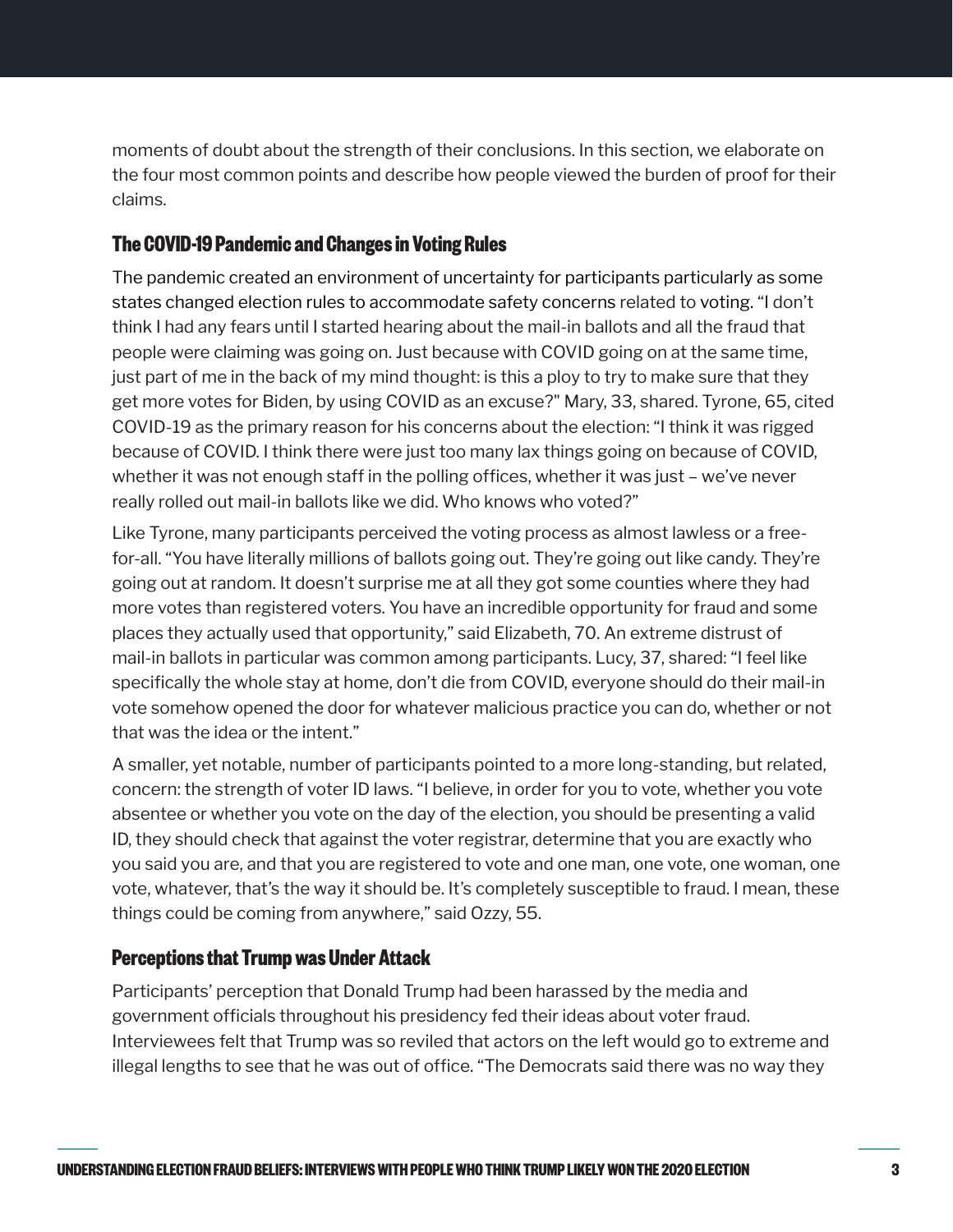were letting Donald Trump become President for another four years, no matter what. No matter what they had to do, he was not going to be President. They would not allow him," said Jake, 49. Frank, 45, also criticized the media's coverage of Trump. "We watched four years of just these stories that just never went away and they were trying to find reason. And, 'Hey, he sneezed today. Let's impeach him,'" Frank said. His perception that the media and government officials were against Trump was so influential in Frank's belief in the illegitimacy of the 2020 election that when asked what information, if any, could potentially change his mind, he shared: "Even if they just came out with a report and Donald Trump himself came out and said, 'You know what? I looked at everything. And yeah, I think Joe Biden legitimately won.' Even if that were to happen, I would still say, 'Yeah. But man, there was just so much effort to get him to ensure that he didn't have another four years.' It would be hard for me to just say, 'okay, it was 100% legit.'" Although this specific view was not expressed by others with whom we spoke, it demonstrates the intensity with which some hold their beliefs about election fraud.

The feeling that Trump was unfairly represented by the media during his presidency also exacerbated some participants' lack of trust in reputable media sources, potentially limiting the impact of their related fact-checking efforts. Sarah, 33, said: "I think the mask went off with Trump. You had media personalities saying, 'It doesn't matter. We don't have to be objective because he's Hitler. You got to stop him no matter what. It's our job to stop him.' So, I don't believe anything they say."

#### **Interpreting Events through the Lens of Fraud**

The climate described above seemed to predispose participants toward suspicion, leading people to interpret events related to the election as indicators of intentional fraud over other possible explanations. For example, when discussing why Biden's victory didn't make sense to them, participants characterized facts such as Biden's smaller rally sizes as a lack of enthusiasm, rather than a reflection of support for stronger COVID-19 precautions on the left than on the right. "I guess the actual amount of votes that he got at the end of the night, there was no way. I was listening there thinking, 'How in the hell did Joe Biden get 81 million votes and never even held a rally with more than 20 or 30 people there?' Didn't really speak to anybody. Didn't go out in public. Here's Donald Trump going to these rallies and tens of thousands of people there and all of the enthusiasm was there, but I just couldn't figure out how in the world that happened," Kyle, 55, said. The contrast between Biden's rally sizes and record-breaking voter turnout stood in for hard evidence of wrongdoing for some, like Calli, 56, who said: "This man did not get 80 million votes. It's just, there's no way. No one goes to his rallies. It's just, it couldn't be more obvious that he is so completely unpopular, and there's no way. There's no logic behind it. Even if you didn't have evidence, there's no conscious logic behind it."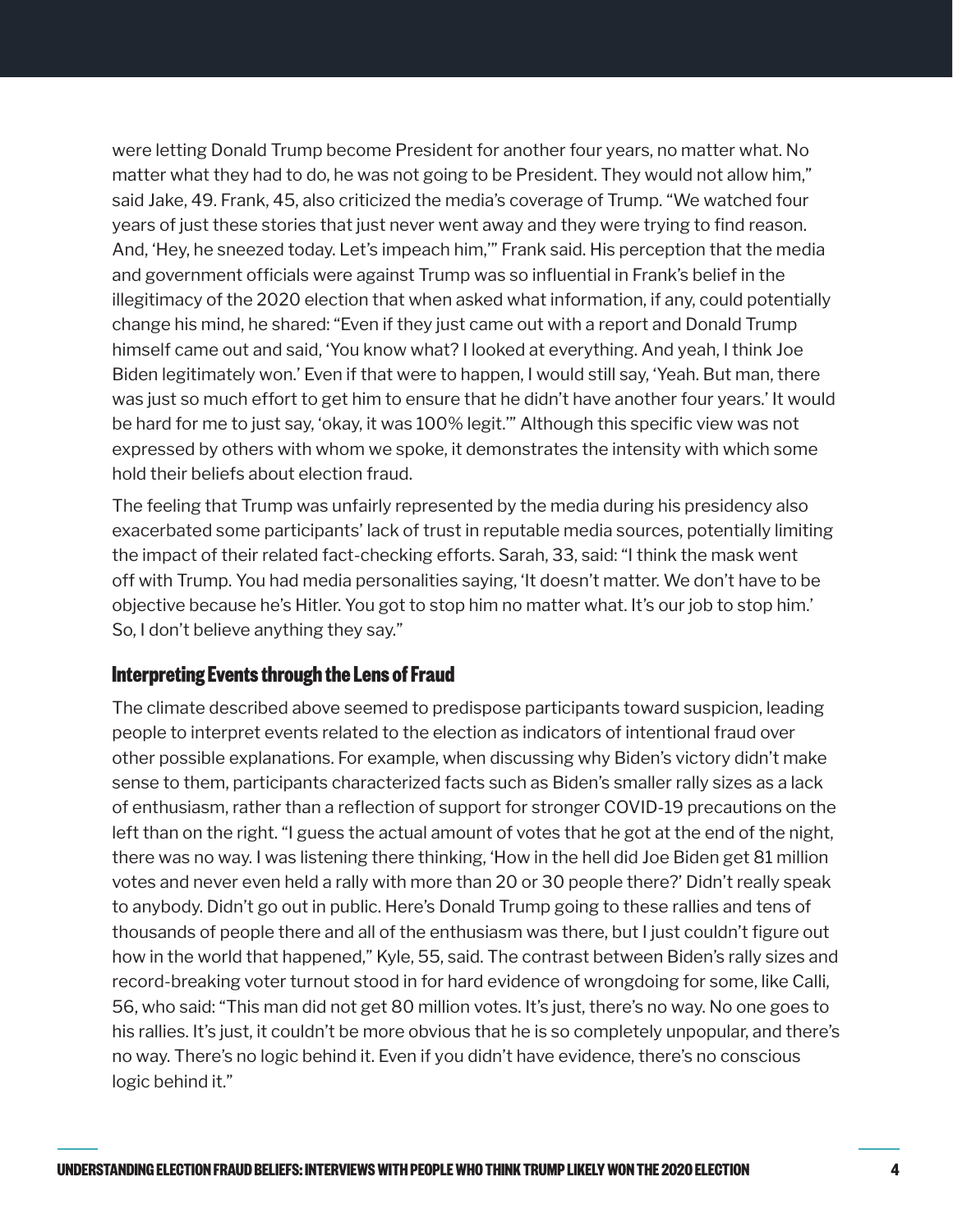Several people mentioned watching television coverage of key states shifting to Biden on election night as the first moment when they thought the election could actually be stolen. Walter, 60, said: "I think that was one of the big red flags. Things are going along and this candidate's ahead and this one's behind and all of a sudden it flips in a dramatic fashion. Now that could be perfectly normal, but we don't know that as the voters, we don't know that because nobody's telling us how these processes work or what's going on with it."

It appears that election night visuals were particularly powerful in cueing some people's suspicions. "I feel like I can just see this vividly in my mind. Like when people re-posted things showing just the spike and the graphs and showing how maybe Pennsylvania just shot up," Sally, 26, said. Candace, 62, similarly shared: "You see the graph, the line, it's a line graph, they go up, Trump's ahead, Biden's staying whatever, 50,000 votes below him. Steady, steady, steady, steady, steady all the way up, and then three o'clock in the morning when they stopped counting right after they started again, I can't remember how many hours it was, they – Oh, there's a big jump in the Biden numbers. And now all of a sudden, the graph, it just went up on the Biden line. So all of a sudden, the Biden numbers, 'Oh my God, Biden's ahead 15,000 now.' In that one moment." Participants already nervous about perceived animosity toward Trump and about COVID-19's impact on the election interpreted this shift as evidence of fraudulent votes for Biden. As **Five Thirty Eight explains**, unprecedented factors in the 2020 election, such as the number of people who voted early or by mail "made it tricky to follow the vote in real time. The candidate who led a given state on Tuesday night wasn't always the one who eventually won it, leading many real-time observers to conclude the presidential race was closer than it actually was."

Mail-in voting during the pandemic, perceived disdain for Trump, Biden's rally sizes, and some states flipping for Biden were the most commonly cited points people shared to support their beliefs about election fraud. While concerns about mail-in voting could relate to the mechanisms behind election fraud, the others do not directly speak to how the election could have been illegally tilted in Biden's favor. Biden's rally sizes, for example, could arouse doubts about his popularity, but they leave the execution of widespread election fraud unexplained.

#### **The Burden of Proof**

No single piece of evidence appeared to be a smoking gun for participants. Instead, interviewees built a collage of evidence, where the number of suspicious instances they could recall was key to their thinking even when they questioned the validity of some of the information. As Meadow, 62, described: "It's just not passing the smell test. Now, if you just had one thing, maybe, but if you start adding all this stuff up, and I'm sorry, it just does not look good." This was also reflected in the fact that, when explaining their thoughts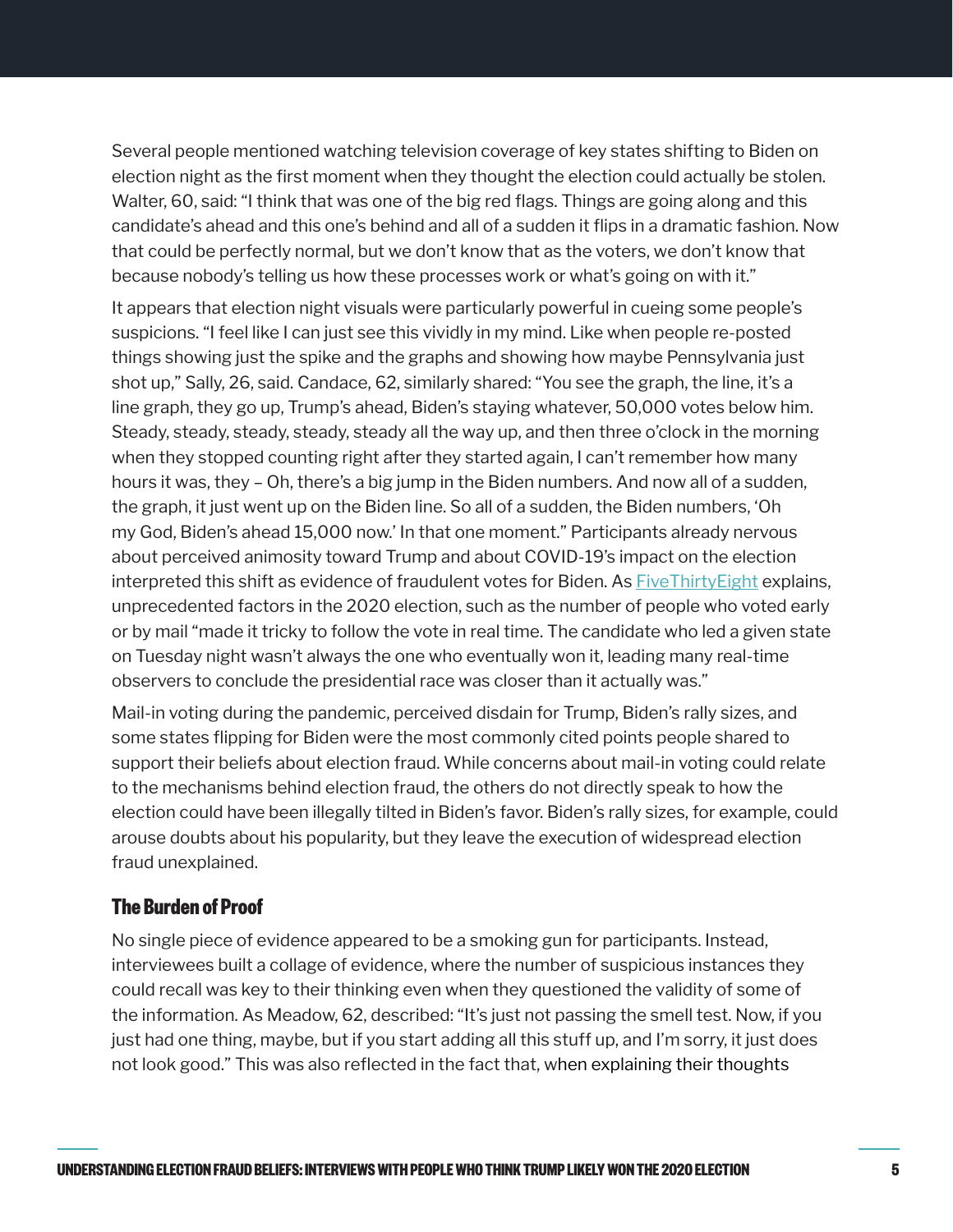about the legitimacy of the 2020 election, many interviewees expressed a rapid-fire list of concerns. The participants' beliefs are in contrast to fact-checking efforts that found no [evidence of widespread fraud](https://apnews.com/article/voter-fraud-election-2020-joe-biden-donald-trump-7fcb6f134e528fee8237c7601db3328f) and that reached conclusions in direct conflict with some of the statements included below.

44

"It just seems like there were so many things with this election. Thousands of ballots found in the garbage or ballots being burned or poll workers not being able to enter polling stations for whatever reason, those kind of things. And listen, I mean, if there were a hundred stories, which there was probably more, it just seemed like to me that anytime something like that came out about the election in regard to it being rigged or being fraudulent, they always had an answer for something and they always had an answer for it. And I think to myself, what's the probability of say, and I know I'm just using a number, what's the probability of a hundred instances of voter fraud, or a rigged election in any way? A hundred instances and you're telling me that every single one checked out? You have an explanation for every single one? I find that very, very hard to believe." – Paris, 49.

"

"It just seemed like there was just tons of examples of just irregularities that took place and just unlike any other election I've seen. There just seemed to be a lot of examples that you can point to where it's just like, 'Wow, yeah. That doesn't seem right. That's odd.' Everything from the water main break that happened in Atlanta to the counting stopping in Pennsylvania and then they restarted it, and all of a sudden they picked up enough to win. And then also it seemed like there were a lot of people that were willing to come forward and give sworn affidavits, 'Hey, trucks were coming in and I'd never seen this before and going out.' And I mean, it just seemed like there were a lot of people that were willing to come forward and report some of the irregularities that they saw." – Frank, 45.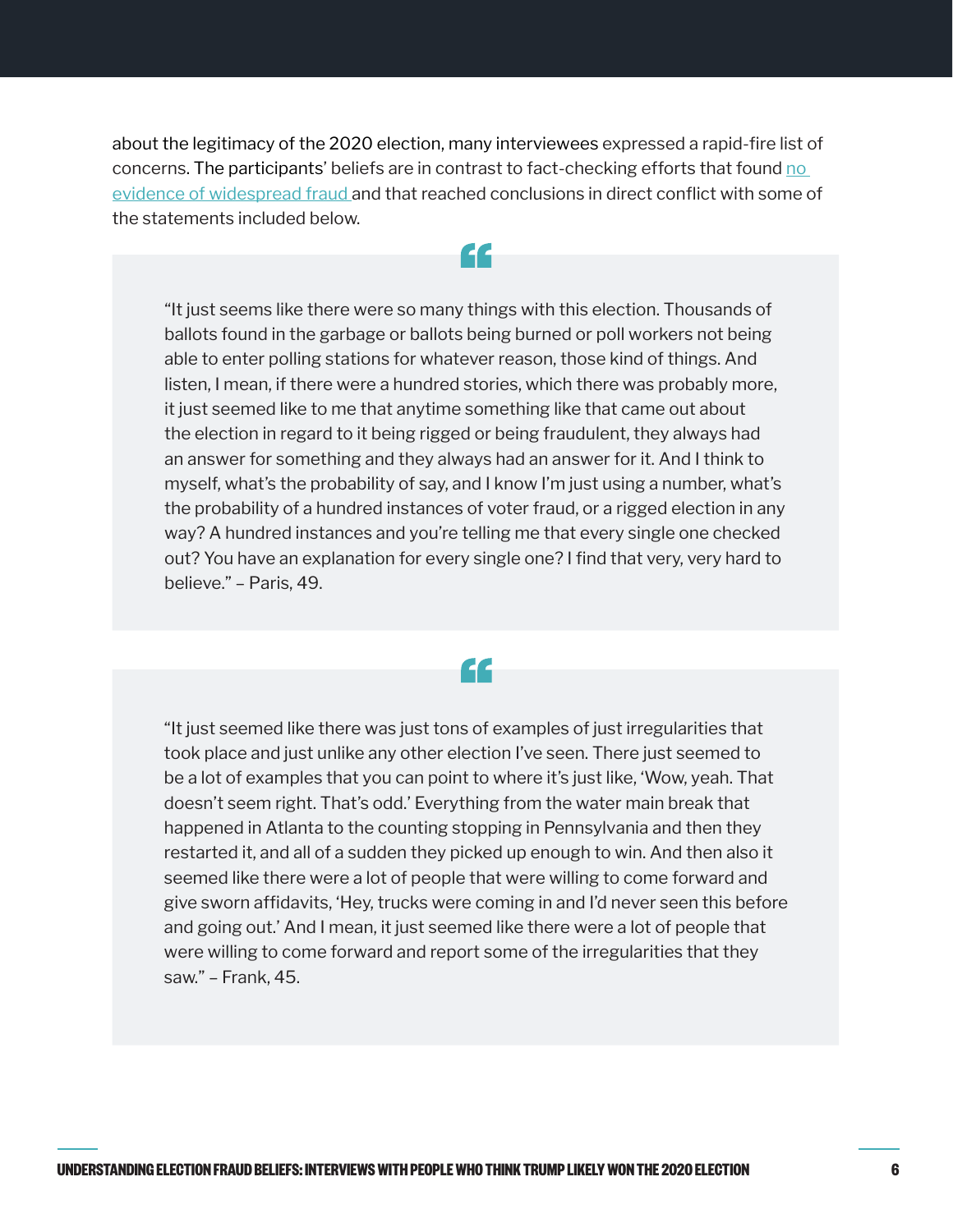Some people defended certain points they used as evidence of election fraud as wellresearched, but other points were described as anecdotal, merely odd, or even questionable in their strength or authenticity. Even so, participants used the latter types of points as building blocks in a broader narrative about widespread election fraud. "I would say even before the election, to be honest just with hearing about all the mail-in ballots that were coming in and hearing stories of dead people voting and like I said, I don't know if it's all true or not but, hearing, having that stuff resonate with me, kind of raised my doubts even before the election," said John, 36. While also acknowledging uncertainty, Abigail, 37, seemed to use her desire for election processes to be simple as evidence of fraud: "There's nothing scientific or any facts about this, just if it takes three days to count up electronic votes you probably did it wrong because it doesn't feel like it should be that difficult to add up votes, you know? To me, it just kind of seems like maybe [Trump] might have won." As an example of how participants let anecdotes from their personal experience guide their thoughts about the election, Karmyn, 23, noted that her family received a mail-in ballot for her grandfather who had recently passed away: "The only reason I truly, truly, truly believed that [fraud] was happening is because I physically saw it and not because like I read anything or anything like that."

Many interviewees acknowledged that they did not have definitive proof for their belief in election fraud; it was the accumulation of questions that they found most important. "So it's really tough to say, oh yeah the election was stolen. For me, it raises a lot of eyebrows for the factors I just mentioned about the media and obviously the elite machine. There's questions in my mind that say well could the election have been stolen? Yeah, I think it could have been. Do I have out and out proof or knowledge of it? No. But there's just certain things that kind of point to the results being dubious," said Trevor, 47. Lou, 36, felt like he didn't have access to the resources he would need to prove his suspicions: "The big burden is proof. Right. So, I don't have proof. And in the light conversations I have had with people, it almost seems like a sort of 'proving God' burden that they place on you. It's like, 'well, if there is interference in the election, show me.' Like, well, that's silly. You know, I don't have that sort of connections. But anyway, yes, I believe that there was [election fraud]. And it's just a feeling I get. It's just an idea, you know. I don't have any backup or anything like that or any, 'well, look at this article.'"

#### **Cynicism About the Ability to Reach Conclusions**

Several participants believed that we will never know what truly happened in the 2020 election, allowing some to think that conclusions about whether the election was stolen are a matter of personal belief rather than a matter of fact. Laura, 43, shared: "I personally don't think that Biden truly won the election. But again, I don't think it will ever be released to the general public what actually happened. There's too much mystery and questions. And if you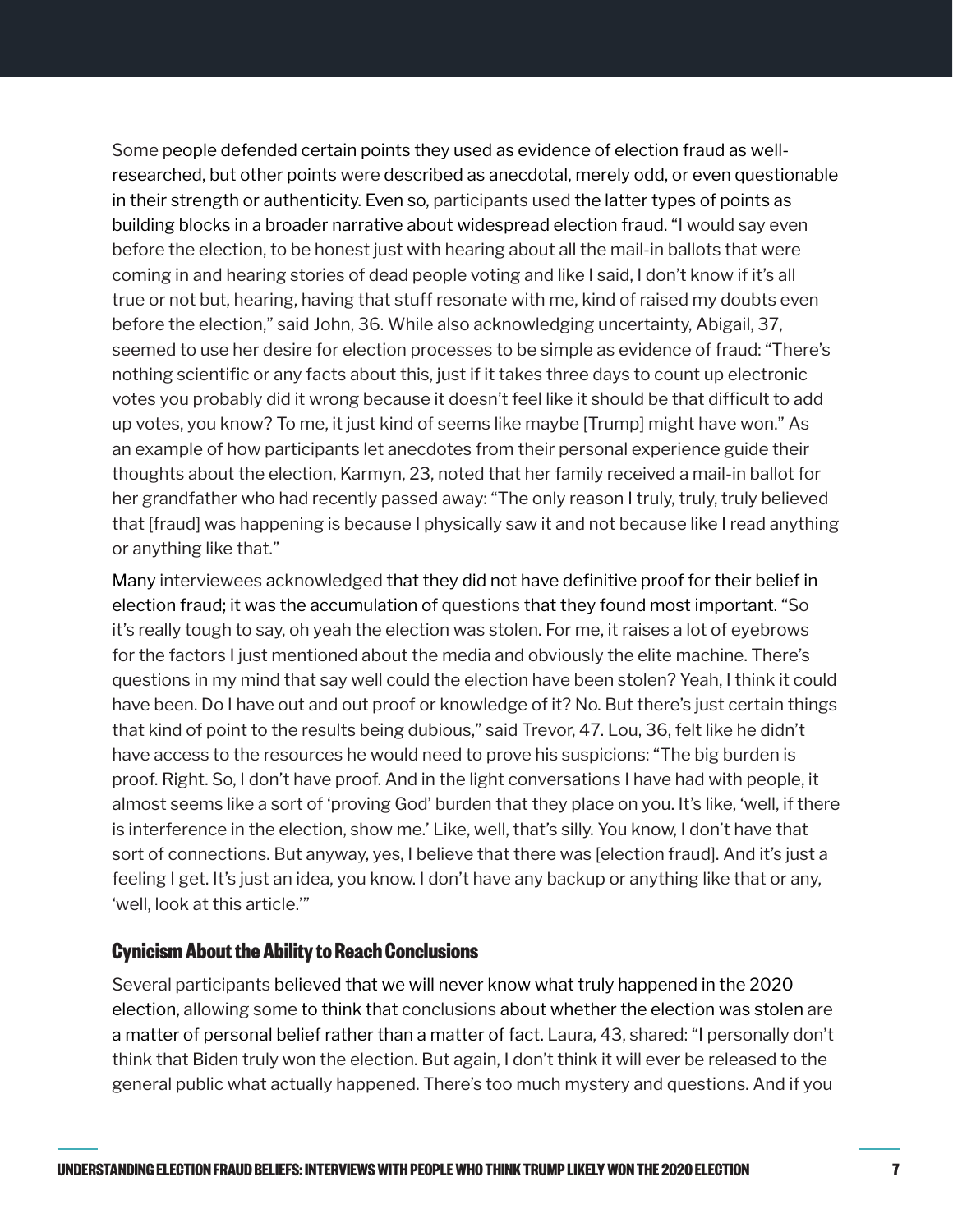<span id="page-7-0"></span>start an investigation and then you go to raid a building and the building is bombed or set on fire or something happens and you can't get the evidence. It's just too many coincidences and too many little snafus that just create this seed of doubt in your head." Abigail, 37, said, "I could be wrong about my thoughts on it, it just seems like logically it don't add up that Biden won. Again, that's based on what I feel, media, and whenever he had his rallies, and Biden had his rallies, and just seeing – It took so long for them to find out who won, but that's just my opinion. I don't know that I could convince other people that that's right, you know?" Several participants described their conclusions about the election using similar terms as Abigail, indicating that their belief was based on logic, common sense, intuition, or a general, but reliable, sense that something wasn't right, even if they acknowledged the absence of definitive proof. "I just think there's something there that's not right. I can't put my finger on it. There's no way I can prove it. I just have all these thoughts on it. I just don't think that we can ever count on having an honest voting system from this point," said Isabella, 56.

### **POLITICAL ATTITUDES AND MEDIA HABITS OF PEOPLE WHO BELIEVE TRUMP WON IN 2020**

In order to understand how people developed their beliefs about election fraud, we asked participants more general questions about their political identities, how they gathered information about politics, and who they trusted to tell them the truth.

#### **Conspiratorial Mindset Uncommon**

The majority of participants, with a few notable exceptions, did not seem to hold an overarching conspiratorial worldview, or a tendency to subscribe to multiple conspiracy theories or to believe that malevolent groups are working in the shadows to control most events[.1](#page-13-0) While participants expressed distrust toward experts' consensus on the election's integrity, their distrust didn't seem to extend to official explanations for other significant political moments. Some participants explicitly differentiated themselves from people who believe online misinformation or conspiracies. Talking about her mother-in-law's following of QAnon, Michelle, 32, explained: "She's the one that believes that there's two Bidens and one of them is a fake one and one's a real one. And I don't really, I don't really align. I don't think any of that, really. I think she just likes to read stuff and I mean, whenever entertains her, sure, but I don't really believe any of it. I do believe that there are some issues and flaws with the way things were handled with the election, but I'm not going off the deep end." Cayla, 48, discussed how she felt like a moderate compared to her unvaccinated co-workers, whose beliefs about the election and whose news diets she described as more extreme than her own: "Anything that they would share, I would take with a huge grain of salt because they were not even getting their news from TV or legitimate news outlets. I mean, it was more like the YouTubers and the bloggers and you know, that kind of thing."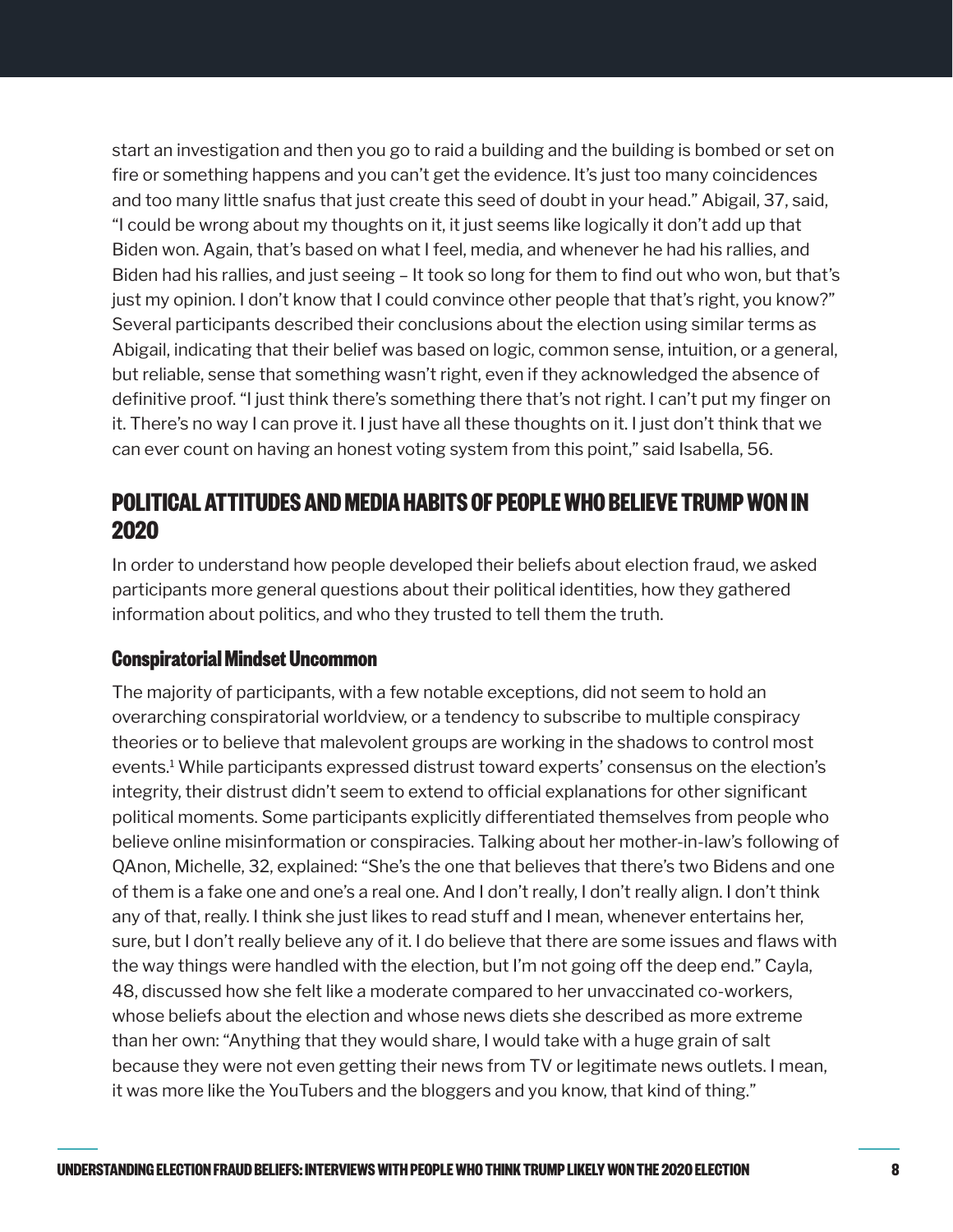#### **Not Isolated in Echo Chambers**

Some participants unsurprisingly preferred to consume information primarily from rightleaning outlets. As Sabrina, 45, explained: "I feel like not all but some Democrats, especially politicians, lie to the people and they don't tell them the whole truth. I feel like if it's a Republican-owned – not saying some Republicans don't lie, but they're more apt to show the truth than the Democrat station." However, many of the people we spoke with who believed Trump most likely won the 2020 election did not indicate that they exclusively consumed content from right-wing corners of the internet or media ecosystem.

Many participants used sources from across the ideological spectrum to inform their beliefs about politics and the 2020 election. "I will read FOX. I will read CNN. I will read CNBC. I will read Washington Post. I will read, you know, New York Times and I'll do all of that. And then I will deduce from there what really happened," Lucy, 37, said. Cayla, 48, turned to mainstream news as a source for fact-checking: "If I read something and I'm skeptical about it – cause you know, bless my friends' hearts, they'll share anything on social media – I'll go straight to a national website, probably USA Today or CNN and verify and try to confirm independently."

Around a fourth of participants cited their local news outlets as places they go to to learn about politics. A few people indicated that they received information from their local news stations that made them question the integrity of the 2020 election. Sue, 58, said: "I don't believe anything that's posted on social media, but I have faith in our local news stations that they would not be running stuff that isn't true. I'm sure it could happen. But in our local news, they had Detroit on there and it showed the actual voting place with the windows boarded up and it showed people on camera bringing votes in. It's hard not to believe that it's not true."

Participants were divided on the role social media played in shaping their beliefs about election fraud. Like Sue, some of the interviewees named social media companies as untrustworthy sources and were either unwilling to use the platforms or to believe information they received on them. Others cited content they had seen online to support their election fraud claims, most commonly content from Facebook and YouTube.

Several people told us that they found visual content, especially unedited video or live videos from lay people, more trustworthy than the mainstream media. "[Lauren Boebert] posts a lot of videos and goes to a lot of rallies and that sort of thing, trying to get attention that way. So we get some of our stuff from her because she videos things live. So you can kind of tell what's going on that way, versus getting it from a media source that you don't know if it's true or not later on," Brooke, 26, explained. Mary, 33, acknowledged the potential for videos to be misleading, but still found them compelling: "I do know that there are cases where video, it can be tampered with and you can film something to sway it in your favor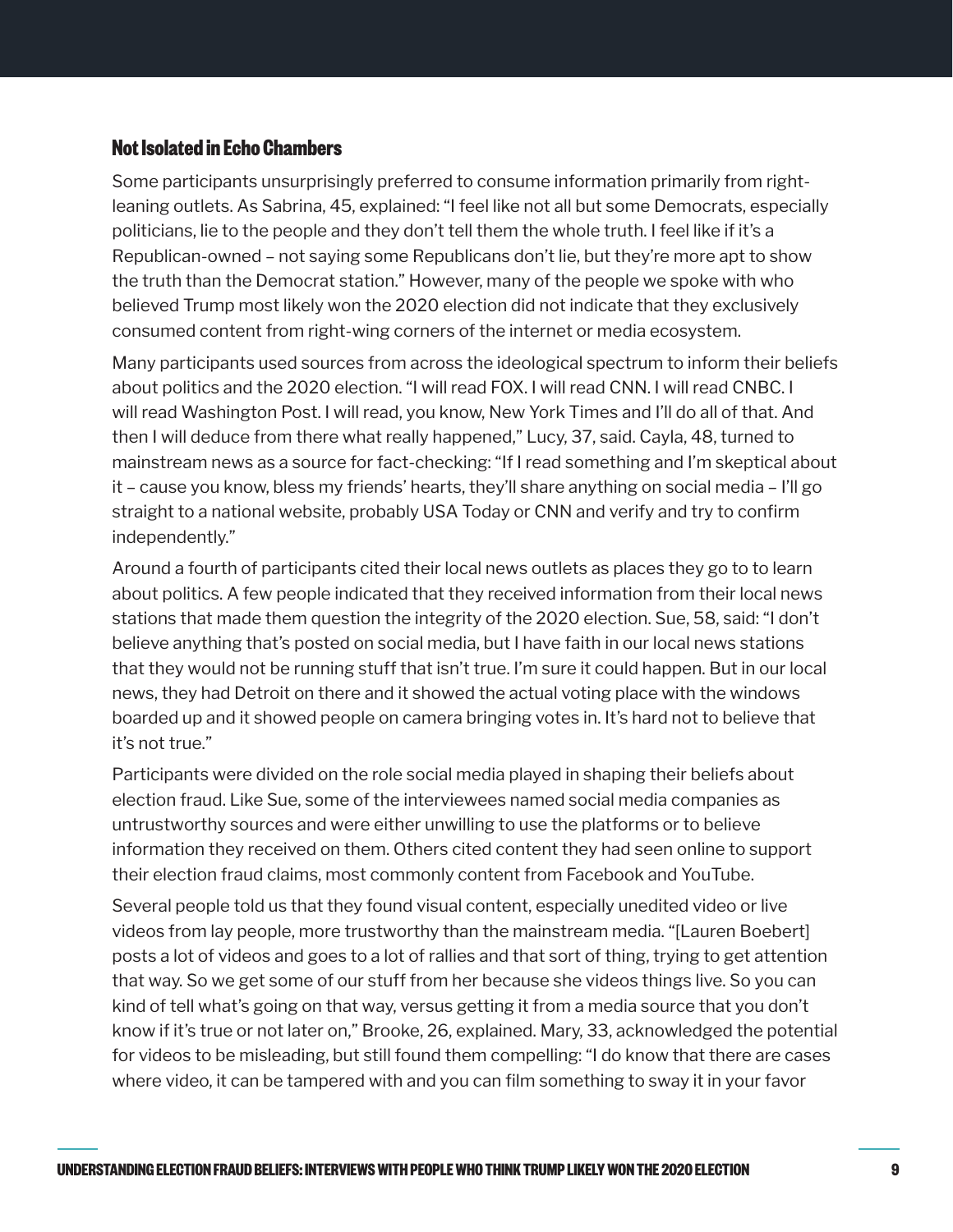and opinion. So I definitely know there are options where that can happen. So it's not that it's more objective necessarily, but I guess like that particular video for me was, it seemed believable because it was just an everyday person more, just kind of secondhand filming, a huge mass of people walking into a building. I feel like that's something that you can't easily fabricate or try to bias in your favor."

Few expressed strong trust in any source. In fact, participants' willingness to seek out a variety of sources appeared to be driven by the fact that they felt no organization would tell them the truth. "I'm never really thrilled with CNN, but I allow myself to get information from them because I think, listen, everyone's not going to be 100 percent truthful and I want to be well-informed. I want to be as informed as I can be," Paris, 49, said. Laura, 43, reported visiting multiple news sites before coming to a conclusion, which was a common practice among participants: "I think you have to take bits and pieces from all different sources and try to piece them together and make them understandable in your own mind. You have to take away your own thoughts after putting the pieces together because I don't think that there's one source out there that is 100% truth-based."

#### **Doing Research for Oneself**

In the absence of a trusted source, many participants think of themselves as investigators or researchers who are capable of figuring out the truth or something close to it. Some people, like Laura, defined their research process as utilizing search engines and reading multiple sources. Others took on quasi-journalistic roles in their research process by visiting primary sources, such as government websites and databases. Jacob, 40, submitted a Freedom of Information Act request in an attempt to verify his suspicions about the election. When we asked Jackson, 29, what evidence, if any, could change his beliefs about election fraud, he said his exploration of voter data from government websites had solidified his viewpoint: "I looked up a few people who were reported on Twitter as being dead or having changed legal residency months and months before. So, I can't be convinced because I know it's the case and I know that mail-in ballots can't be trusted."

For participants like Jackson, their research process and their identity as someone who takes everything with a grain of salt, or who takes no politician, person, or news source at their word, afforded them more confidence in their beliefs about the election. For example, Luke, 56, said: "A lot of my real job is searching for information and bringing it together. I don't want to sound arrogant here, but I'm decent at knowing what sources to bring together for that sort of thing and to look at preponderance of the evidence and things like that." For others, this identity had almost the opposite effect, where complex topics felt unapproachable or even unknowable. As Michelle, 32, explained: "Sometimes I feel like you're going to get lies no matter what's out there. And so it's just better just to almost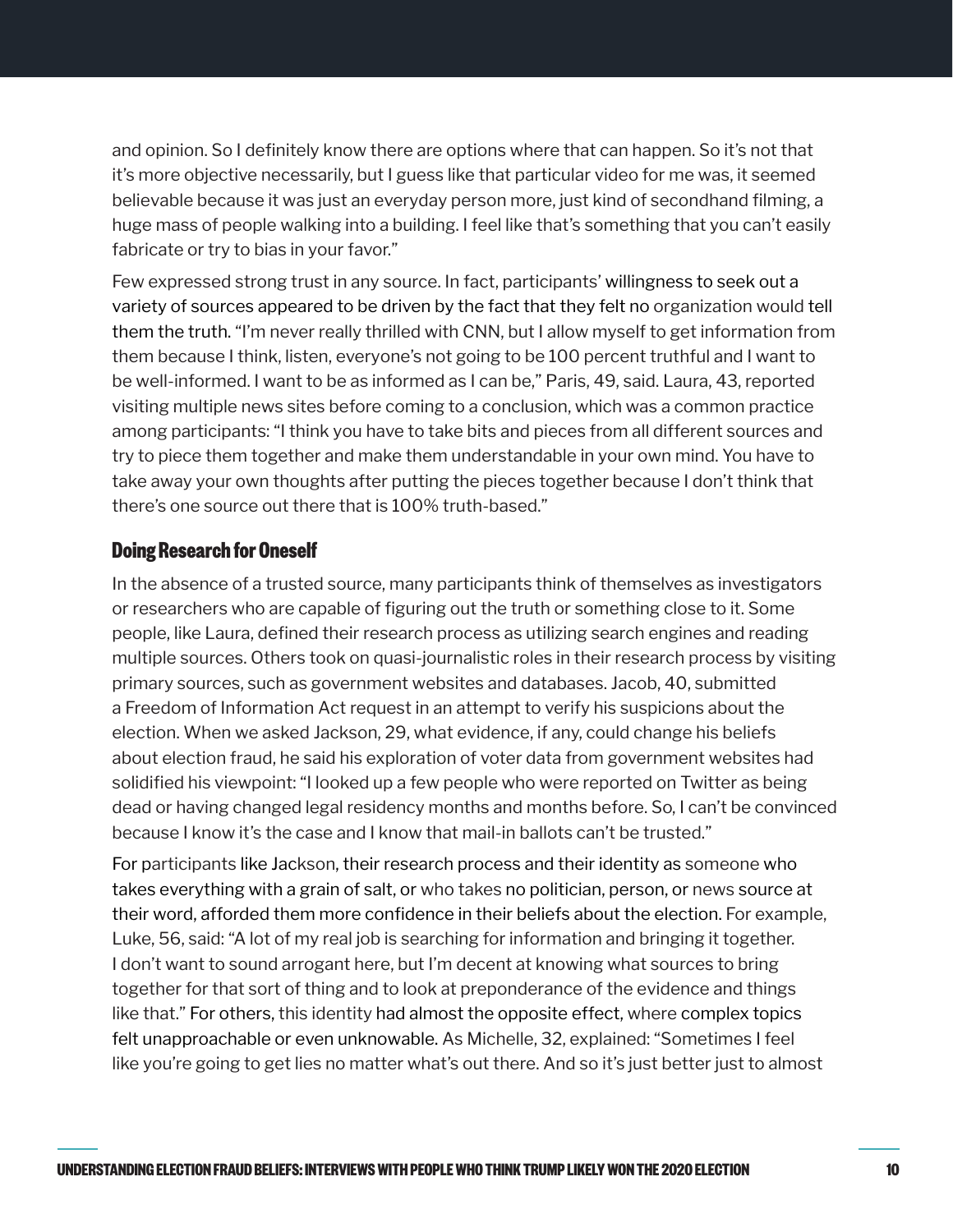remain naive to the situation. Like, it's better just not knowing at all at this point because we don't really know who to believe." Similarly, Jo, 27, shared: "As this conversation is going on and on, I'm telling myself in my head, 'You don't know what's reliable and what's not.' So, it's hard to believe right from wrong. So, I don't know. I guess I don't know where I would find the right answer."

# **LOOKING FORWARD**

Many of the people we spoke to consume content from national mainstream media and local news stations, leaving an opportunity for news organizations and fact-checkers to provide accurate and compelling information in future election coverage.

- Mail-in ballots [aren't going away,](https://www.politico.com/news/2021/06/22/pandemic-voting-changes-495411) as many states are keeping in place changes they made during the pandemic. Since mail-in ballots were of particular concern to participants, journalists should consider devoting more time to explaining how mailin ballots are sent out and counted in the lead-up to the election. This could help to address participants' concerns about a lawless, free-for-all voting system.
- Given that several interviewees raised concerns about graphs used by news media to display candidate vote counts, newsrooms and researchers should carefully reflect on what types of election night visuals are used and how they might influence perceptions of election legitimacy.
- Participants were paying attention to what happened in states other than their own. Since election fraud claims benefit from confusion about the laws in different states, it may help to outline differences in rules across states. This would be especially helpful coming from social media companies' voter information sections and larger, national news organizations that have the reporter base to dedicate to such an endeavor.
- A small, but notable, number of participants expressed a desire to track their own ballots, which is possible in many states. These resources could be shared by news organizations, fact-checkers, and social media companies.
- Some participants mentioned their local news stations as sources for their beliefs about election fraud. It's entirely possible that some participants could have misattributed where they heard this information. With that being said, local news reports on mishandlings or mistakes in area elections should give any available context about whether an incident is isolated or not, as people use such incidents as supporting points for their picture of more widespread election fraud.

Our interviews make it clear that people are invested in the legitimacy of the 2020 presidential election, as many described taking steps to do their own research. This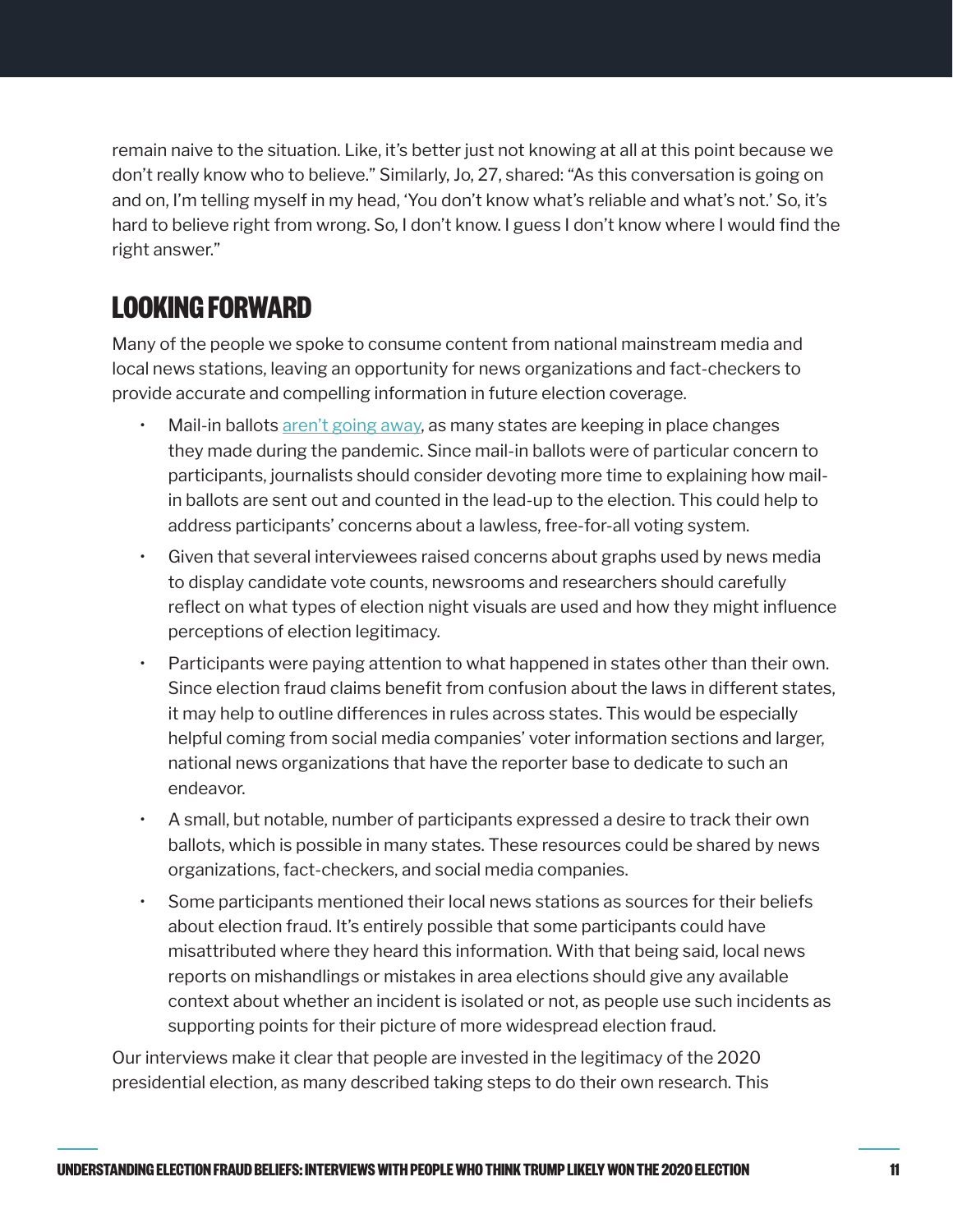report reveals how some people go about the process of investigating their election fraud concerns, describes how people reach conclusions about the likelihood of election fraud, and provides a starting point for strategies to promote high-quality political information. It's clear that the identities of people who question whether the 2020 election was legitimate cannot be boiled down to only ardent Trump supporters or extreme right-wing loyalists. Far from a monolithic group, they reflect different shades of belief: some participants were adamant about the validity of their claims, others expressed uncertainty about their conclusions, and many consumed a diverse set of sources.

 In the end, it is important to recognize that people of all political stripes are susceptible to making leaps in logic, under-weighting alternative explanations, and extrapolating from anecdotal evidence. It's also possible for intense research efforts to lead people astray. Although we cannot avoid these outcomes in all settings, we can choose a few areas to be especially diligent. We argue that few could be more important than the integrity of our elections. Even if it presents a challenge in a contentious political climate, it is vital for all of us to remember an adage from scientist Carl Sagan: "extraordinary claims require extraordinary evidence."

### **METHODOLOGY**

Thanks to the William and Flora Hewlett Foundation, the John S. and James L. Knight Foundation, and Democracy Fund for funding this report and the Center for Media Engagement. The majority of our participants were recruited through a survey on CloudResearch, a platform that pulls respondents from Amazon's Mechanical Turk, a crowdsourcing platform where people can sign up to participate in small tasks for payment. We fielded a survey asking people to share their feelings about the integrity of the 2020 election as well as their demographic characteristics. Participants were invited for an interview if they responded "Probably Trump" or "Definitely Trump" to the question "Who do you think won the 2020 election - that is, who received the most votes cast by eligible voters in enough states to win the election?" Participants were unaware of the criteria for being selected for an interview when they answered the survey.

We also utilized snowball sampling, where we invited participants to connect us with other people they knew who believed the 2020 election was illegitimate. We also reached out to people in our own personal networks. Between August 18 and November 24, 2021, we conducted a total of 56 interviews. Forty-five participants were recruited through the initial survey on CloudResearch, eight were referred to us by CloudResearch participants, and three were network connections. Participants chose or were assigned a pseudonym. Thirtythree participants were women and 23 were men. Participants ranged in age from 23 to 74 years old, with an average age of 48. Thirty resided in a state in the South, 10 lived in the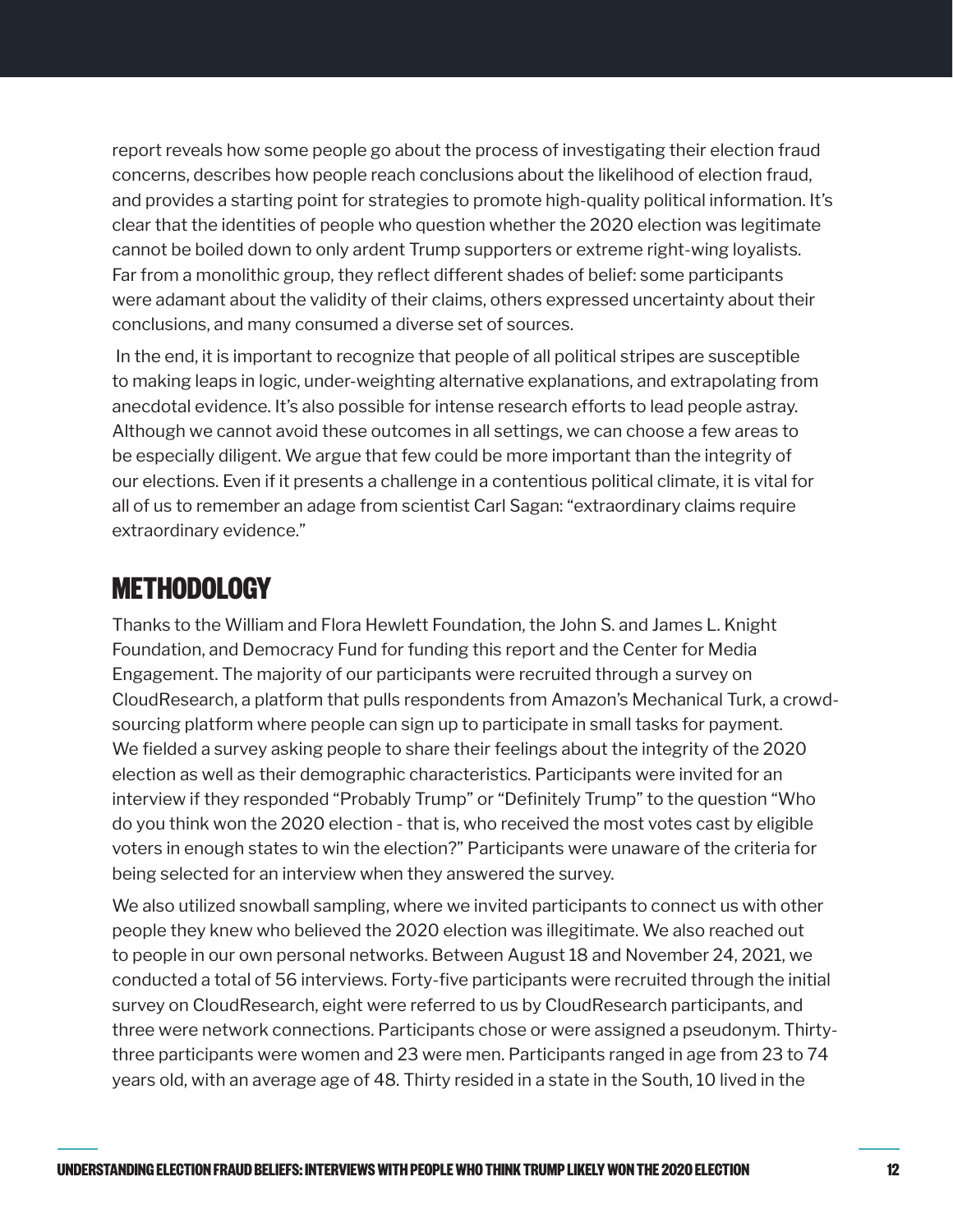<span id="page-12-0"></span>West, 9 lived in the Midwest, 6 lived in the Northeast, and 1 did not disclose their state[.2](#page-13-0)

The interviews, on average around 50 minutes in length, were conducted over a video call or by telephone and were recorded. The recordings were transcribed, and researchers read through the transcriptions to find commonalities in what people were saying. The researchers did this independently, then met to discuss their observations and refine the conclusions. An iterative process of transcript review and discussion resulted in the observations contained herein, drawing from qualitative research practices.[3](#page-13-0)